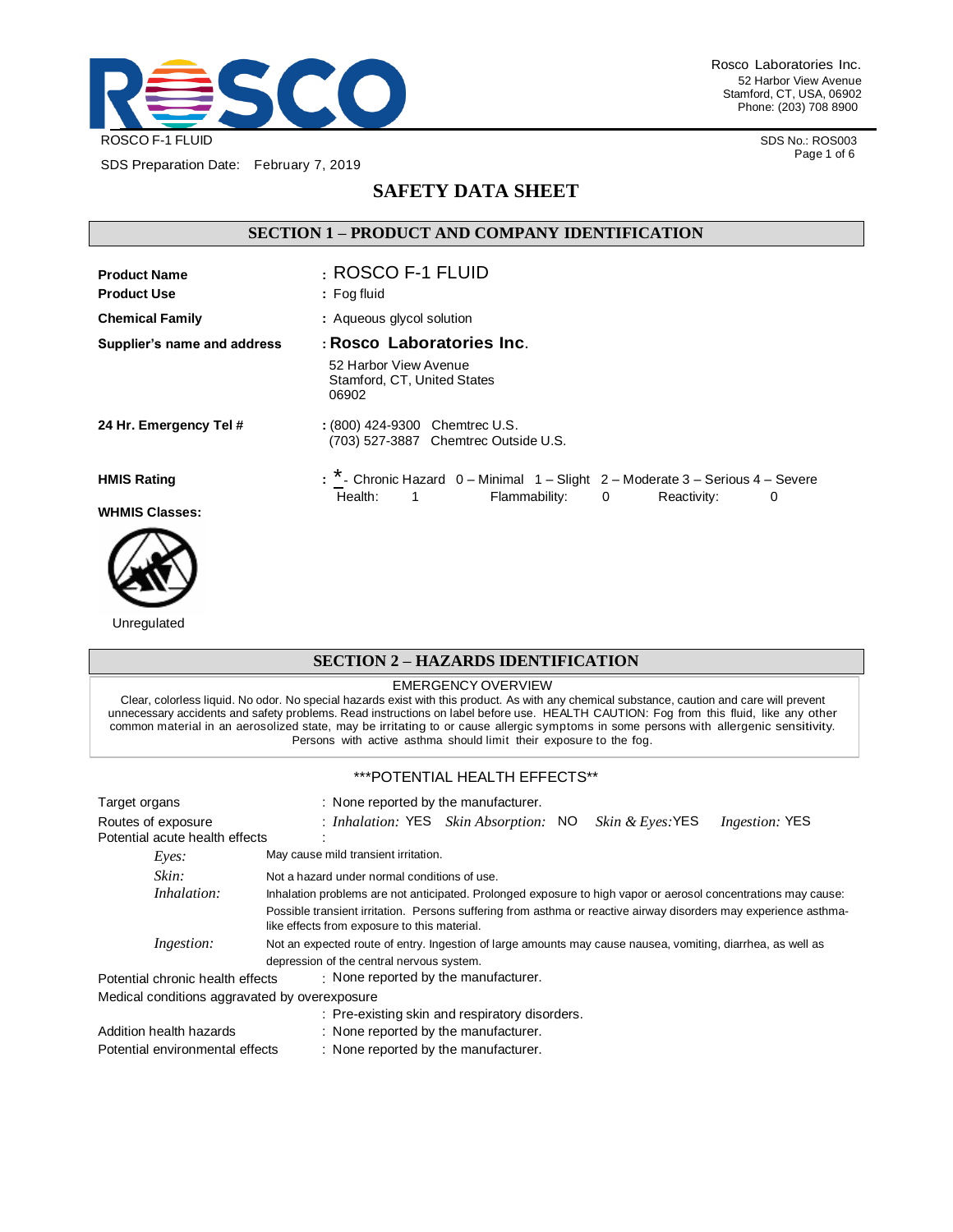

SDS No.: ROS003 Page 2 of 6

SDS Preparation Date: February 7, 2019

| <b>SECTION 3 – COMPOSITION/INFORMATION ON INGREDIENTS</b> |               |            |                   |             |                                          |             |
|-----------------------------------------------------------|---------------|------------|-------------------|-------------|------------------------------------------|-------------|
|                                                           |               |            | <b>ACGIH TLV</b>  |             | <b>OSHA PEL</b>                          |             |
| Ingredients                                               | CAS#          | % (weight) | <b>TWA</b>        | <b>STEL</b> | <u>PEL</u>                               | <b>STEL</b> |
| Water                                                     | 7732-18-5     | N/Av       | N/Av              | N/Av        | N/Av                                     | N/Av        |
| Triethylene glycol                                        | 112-27-6      | N/Av       | N/Av              | N/Av        | N/Av                                     | N/Av        |
| Propylene glycol                                          | $57 - 55 - 6$ | N/Av       | $10 \text{ mg/m}$ | N/Av        | 50 ppm(total)<br>; 10 mg/m3<br>(aerosol) | N/Av        |

|                     | <b>SECTION 4 – FIRST AID MEASURES</b>                                                                                                                                                                            |
|---------------------|------------------------------------------------------------------------------------------------------------------------------------------------------------------------------------------------------------------|
| Inhalation          | Inhalation problems are not anticipated. Remove exposed person to fresh air if adverse                                                                                                                           |
|                     | effects, such as breathing difficulty arise. If irritation persists, seek prompt medical<br>attention.                                                                                                           |
| Skin contact        | : Flush skin with large amounts of water. Take off contaminated clothing and shoes                                                                                                                               |
|                     | immediately. Wash affected areas with soap and water. Wash clothing and                                                                                                                                          |
|                     | decontaminate shoes before reuse. Obtain medical attention if symptoms develop and<br>persist.                                                                                                                   |
| Eye contact         | : Rinse immediately with plenty of water for at least 15 minutes. Lift upper and lower lids<br>during flushing to ensure complete removal of chemical. If irritation persists, seek<br>prompt medical attention. |
| Ingestion           | : Do NOT induce vomiting. Call a physician or Poison Control Centre immediately. Never<br>give anything by mouth to an unconscious person. Drink 1 or 2 glasses of water. Keep<br>at rest.                       |
| Notes for physician | : Low degree of toxicity. Treat symptomatically.                                                                                                                                                                 |

| Fire hazards/conditions of flammability                               |                                                                                                                                                |                                                                                      |  |  |
|-----------------------------------------------------------------------|------------------------------------------------------------------------------------------------------------------------------------------------|--------------------------------------------------------------------------------------|--|--|
|                                                                       | : Not flammable under normal conditions of handling.                                                                                           |                                                                                      |  |  |
| Flammability classification (OSHA 29 CFR 1910, 1200)                  |                                                                                                                                                |                                                                                      |  |  |
|                                                                       | : Not flammable.                                                                                                                               |                                                                                      |  |  |
| Flash point                                                           | : Not available.                                                                                                                               |                                                                                      |  |  |
| Flash point Method                                                    | : Not available.                                                                                                                               | Auto-ignition temperature : Not available.                                           |  |  |
| Lower flammable limit (% by vol.)                                     | : Not available.                                                                                                                               | Upper flammable limit (% by vol.)                                                    |  |  |
|                                                                       |                                                                                                                                                | : Not available.                                                                     |  |  |
| Suitable extinguishing media                                          |                                                                                                                                                | : Dry chemical, alcohol foam, carbon dioxide, or water spray. Halogenated compounds. |  |  |
| Explosion data: Sensitivity to mechanical impact / static discharge   |                                                                                                                                                |                                                                                      |  |  |
|                                                                       | : Not expected to be sensitive to mechanical impact or static discharge.                                                                       |                                                                                      |  |  |
| Special fire-fighting procedures/equipment                            |                                                                                                                                                |                                                                                      |  |  |
|                                                                       | : Firefighters should wear full-face, self-contained breathing apparatus (MSHA / NIOSH<br>approved or the equivalent) and impervious clothing. |                                                                                      |  |  |
| Hazardous combustion products                                         |                                                                                                                                                | : Carbon dioxide, carbon monoxide and other unidentified organic compounds.          |  |  |
| Oxidizing properties<br>: None known or reported by the manufacturer. |                                                                                                                                                |                                                                                      |  |  |

### **SECTION 6 – ACCIDENTAL RELEASE MEASURES**

| Personal precautions<br>Environmental precautions | : Wear suitable protective clothing (see Section 8).<br>: If necessary, dike well ahead of the spill to prevent runoff into drains, sewers, or any |
|---------------------------------------------------|----------------------------------------------------------------------------------------------------------------------------------------------------|
|                                                   | natural waterway or drinking supply.                                                                                                               |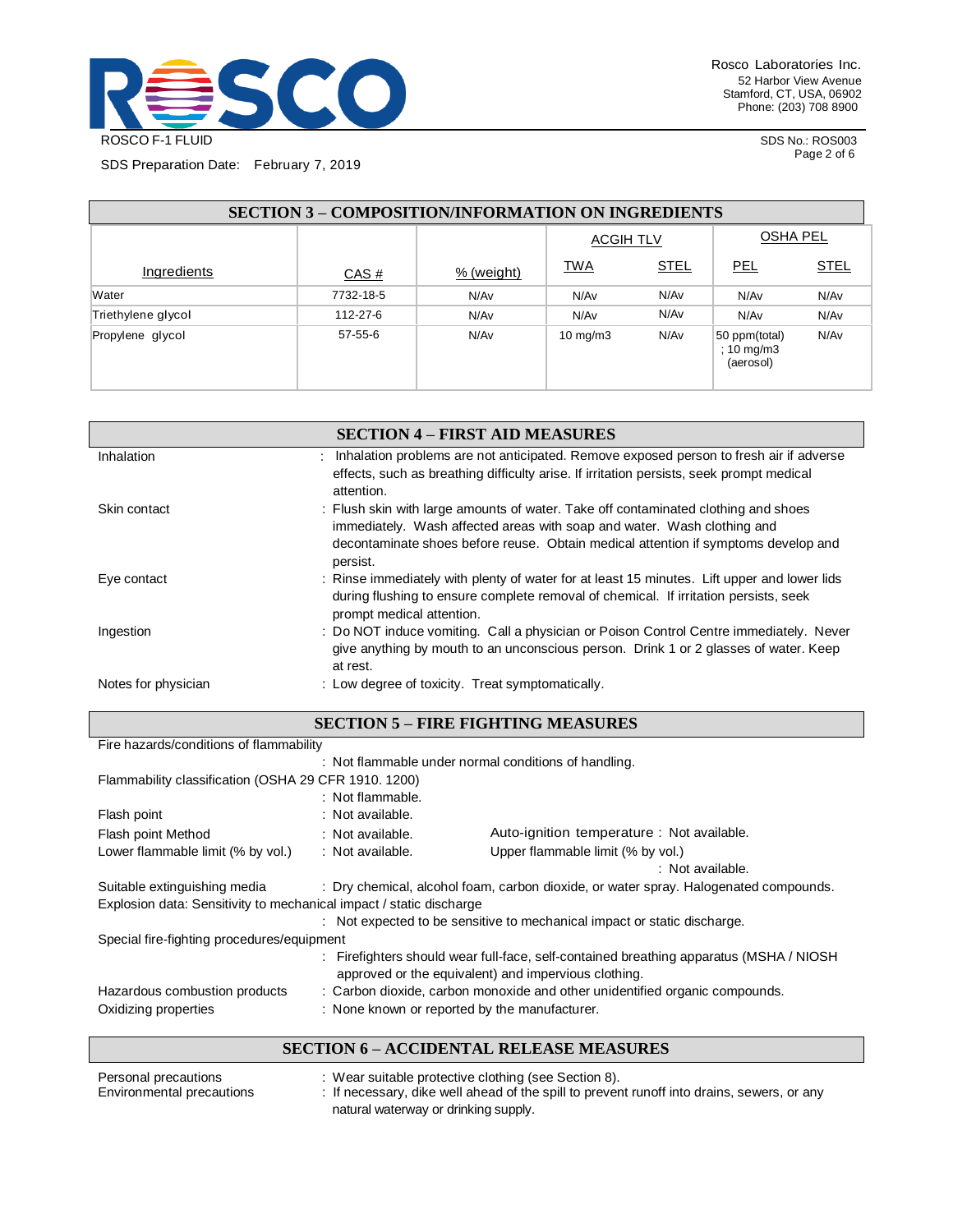

SDS No.: ROS003 Page 3 of 6

| SDS Preparation Date: February 7, 2019 | r ay <del>c</del> o or o                                                                                                                                                                                                                                                                                                                                                                                                                                                                                                                                                                                                                                                                                                                              |  |  |  |
|----------------------------------------|-------------------------------------------------------------------------------------------------------------------------------------------------------------------------------------------------------------------------------------------------------------------------------------------------------------------------------------------------------------------------------------------------------------------------------------------------------------------------------------------------------------------------------------------------------------------------------------------------------------------------------------------------------------------------------------------------------------------------------------------------------|--|--|--|
| Spill response/cleanup<br>Containment  | : Evacuate personnel to safe areas. Restrict access to area until completion of clean-up.<br>Contain spilled material. Recover free liquid or cover with inert absorbent material and<br>place into appropriate container for disposal. Dispose in accordance with all applicable<br>federal, state, provincial and local regulations. Contact your local, state, provincial or<br>federal environmental agency for specific rules.<br>: Recover free liquid or cover with inert absorbent material and place into appropriate<br>container for disposal. Dispose in accordance with all applicable federal, state, provincial<br>and local regulations. Contact your local, state, provincial or federal environmental<br>agency for specific rules. |  |  |  |
|                                        | <b>SECTION 7 - HANDLING AND STORAGE</b>                                                                                                                                                                                                                                                                                                                                                                                                                                                                                                                                                                                                                                                                                                               |  |  |  |
| Safe Handling procedures               | : Do not ingest. Do not inhale aerosol. Avoid contact with skin and eyes. Keep containers<br>tightly closed when not in use. Use with adequate ventilation. Avoid breathing vapors.                                                                                                                                                                                                                                                                                                                                                                                                                                                                                                                                                                   |  |  |  |
| Storage requirements                   | : Store in a cool, dry, well-ventilated area. Inspect periodically for damage or leaks. Do<br>not store near any incompatible materials (see Section 10). Do not freeze. Keep<br>container tightly closed when not in use. Keep away from children. Do not store near<br>food, foodstuffs, drugs, or potable water supplies.                                                                                                                                                                                                                                                                                                                                                                                                                          |  |  |  |
| Incompatible materials                 | : Strong oxidizing agents and acids.                                                                                                                                                                                                                                                                                                                                                                                                                                                                                                                                                                                                                                                                                                                  |  |  |  |
| Special packaging materials            | : Liquid-proof glass, plastic or non-corrodible metal containers are recommended.                                                                                                                                                                                                                                                                                                                                                                                                                                                                                                                                                                                                                                                                     |  |  |  |
|                                        | <b>SECTION 8 - EXPOSURE CONTROLS AND PERSONAL PROTECTION</b>                                                                                                                                                                                                                                                                                                                                                                                                                                                                                                                                                                                                                                                                                          |  |  |  |

|                                                              | Ventilation and engineering measures: General mechanical ventilation is sufficient for use with this product. Local ventilation is<br>recommended if the product is misted or used in a confined space, or if the TLV is<br>exceeded. |
|--------------------------------------------------------------|---------------------------------------------------------------------------------------------------------------------------------------------------------------------------------------------------------------------------------------|
| Respiratory protection                                       | : None required under normal conditions. If the TLV is exceeded, a NIOSH/MSHA-<br>approved respirator is advised.                                                                                                                     |
| Skin protection                                              | : None required under normal conditions. Gloves of natural rubber or polyvinyl chloride-<br>coated gloves are recommended.                                                                                                            |
| Eye / face protection                                        | : None required under normal conditions. If splashing might occur, wear eye protection<br>as safety glasses with side shields.                                                                                                        |
| Other protective equipment<br>General hygiene considerations | : Emergency showers and eyewash facilities should be nearby.<br>: Wash hands before breaks and immediately after handling the product. Wash hands                                                                                     |
|                                                              |                                                                                                                                                                                                                                       |

before breaks and at the end of workday.

| <b>SECTION 9 - PHYSICAL AND CHEMICAL PROPERTIES</b> |                                                 |                                           |                            |
|-----------------------------------------------------|-------------------------------------------------|-------------------------------------------|----------------------------|
| Physical state                                      | : Liquid.                                       | Appearance                                | : Clear, colorless liquid. |
| Odor                                                | $:$ No odor.                                    | Odor threshold                            | : Not available.           |
| рH                                                  | $: 7.0$ (approximately)                         |                                           |                            |
| Boiling point                                       | : 100-243.3 °C                                  | Specific gravity                          | $: 1.12$ (approximately)   |
| Melting/Freezing point                              | : Not available.                                | Coefficient of water/oil distribution     |                            |
|                                                     |                                                 |                                           | : Not available.           |
| Vapor pressure (mmHg @20°C/68°F): 8.40              |                                                 | Solubility in water                       | $\therefore$ soluble.      |
| Vapor density $(Air = 1)$                           | : Not available.                                | Evaporation rate (n-Butyl acetate $= 1$ ) |                            |
|                                                     |                                                 |                                           | : 0.01                     |
| Volatile organic Compounds (VOC's) (lbs/gal: g/l)   |                                                 | Volatiles (% by weight)                   | : Not available.           |
|                                                     | : Not available.                                |                                           |                            |
| Viscosity                                           | : Not available.                                |                                           |                            |
| Special Remarks On Fire Hazards                     | : Not flammable under normal conditions of use. |                                           |                            |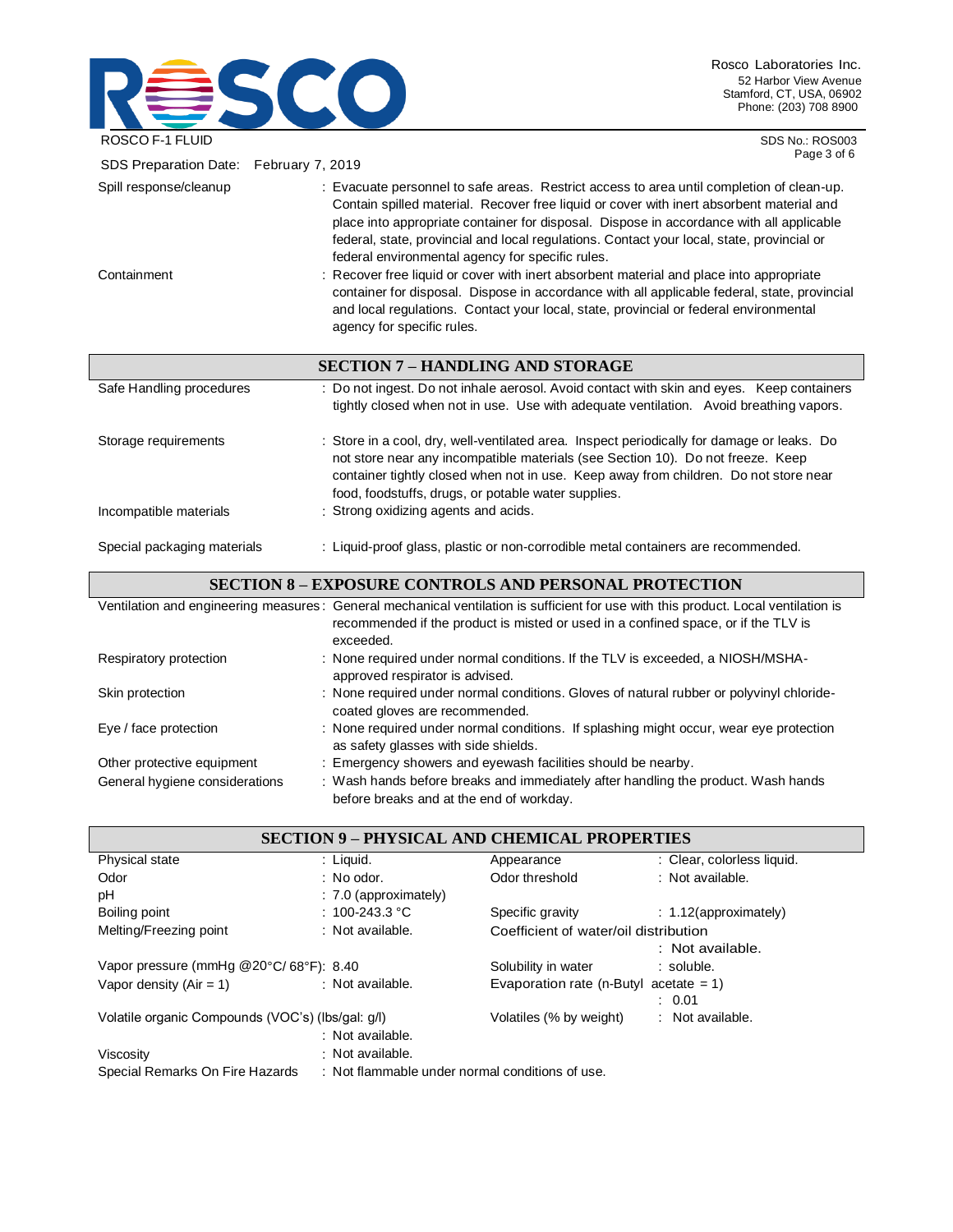

SDS No.: ROS003 Page 4 of 6

SDS Preparation Date: February 7, 2019

#### **SECTION 10 – REACTIVITY AND STABILITY DATA**

| Stability and reactivity                                      | : Stable under normal conditions.                                                   |
|---------------------------------------------------------------|-------------------------------------------------------------------------------------|
| Hazardous polymerization                                      | $\therefore$ Will not occur.                                                        |
| Conditions to avoid<br>Materials to Avoid and Incompatibility | : Combination with strong oxidizers and/or acids may cause explosive decomposition. |
|                                                               | : Strong oxidizing agents and acids.                                                |
| Hazardous decomposition products                              | : Carbon monoxide, carbon dioxide, aldehydes, ketones, and hydrocarbons.            |

### **SECTION 11 – TOXICOLOGICAL INFORMATION**

| $LC_{50}(4hr)$                                                                                                                                                                                                                                                                                                                                                                              | LD <sub>50</sub>   |                                      |
|---------------------------------------------------------------------------------------------------------------------------------------------------------------------------------------------------------------------------------------------------------------------------------------------------------------------------------------------------------------------------------------------|--------------------|--------------------------------------|
| inh, rat                                                                                                                                                                                                                                                                                                                                                                                    | oral<br>dermal     |                                      |
| N/Av                                                                                                                                                                                                                                                                                                                                                                                        | >90 mL/kg (rat)    | N/Av                                 |
| N/Av                                                                                                                                                                                                                                                                                                                                                                                        | 12,800 mg/kg (rat) | 22,460 mg/kg (rabbit)                |
| N/Av                                                                                                                                                                                                                                                                                                                                                                                        | 20,000 mg/kg (rat) | 20,800 mg/kg (rabbit)                |
| : Low order of toxicity for normal industrial handling.                                                                                                                                                                                                                                                                                                                                     |                    |                                      |
| : No components are listed as carcinogens by ACGIH, IARC, OSHA or NTP.<br>: Not expected to have other reproductive effects.<br>: Not expected to be a teratogen.<br>: Not expected to be mutagenic in humans.<br>: Not expected to have other reproductive effects.<br>: Direct contact may cause mild eye irritation. Possible inhalation irritant.<br>: Not expected to be a sensitizer. |                    |                                      |
|                                                                                                                                                                                                                                                                                                                                                                                             |                    | : None reported by the manufacturer. |

### **SECTION 12 – ECOLOGICAL INFORMATION**

| Environmental effects                       | : None known or reported by the manufacturer. However, it is recommended not to allow<br>the material to enter the environment.         |  |  |  |
|---------------------------------------------|-----------------------------------------------------------------------------------------------------------------------------------------|--|--|--|
| Important environmental characteristics     |                                                                                                                                         |  |  |  |
|                                             |                                                                                                                                         |  |  |  |
| Ecotoxicological                            | : Expected to be ultimately biodegradable.<br>: Not expected to be harmful to aquatic organisms. The bioconcentration potential is low. |  |  |  |
| <b>SECTION 13 - DISPOSAL CONSIDERATIONS</b> |                                                                                                                                         |  |  |  |

Handling for Disposal : See Section 7 (Handling and Storage) section for further details. Methods of Disposal : Contact waste disposal services. Dispose in accordance with all applicable federal, state, provincial, and local regulations. Contact your local, state, provincial or federal environmental agency for specific rules. Do not reuse container except for storage and shipment of the original product.

### **SECTION 14 – TRANSPORTATION INFORMATION**

| Regulatory<br>Information | <b>UN Number</b> | <b>Shipping Name</b> | Class         | Packing<br>Group | Label |
|---------------------------|------------------|----------------------|---------------|------------------|-------|
| <b>TDG</b>                | None             | Not regulated.       | Not regulated | -None-           |       |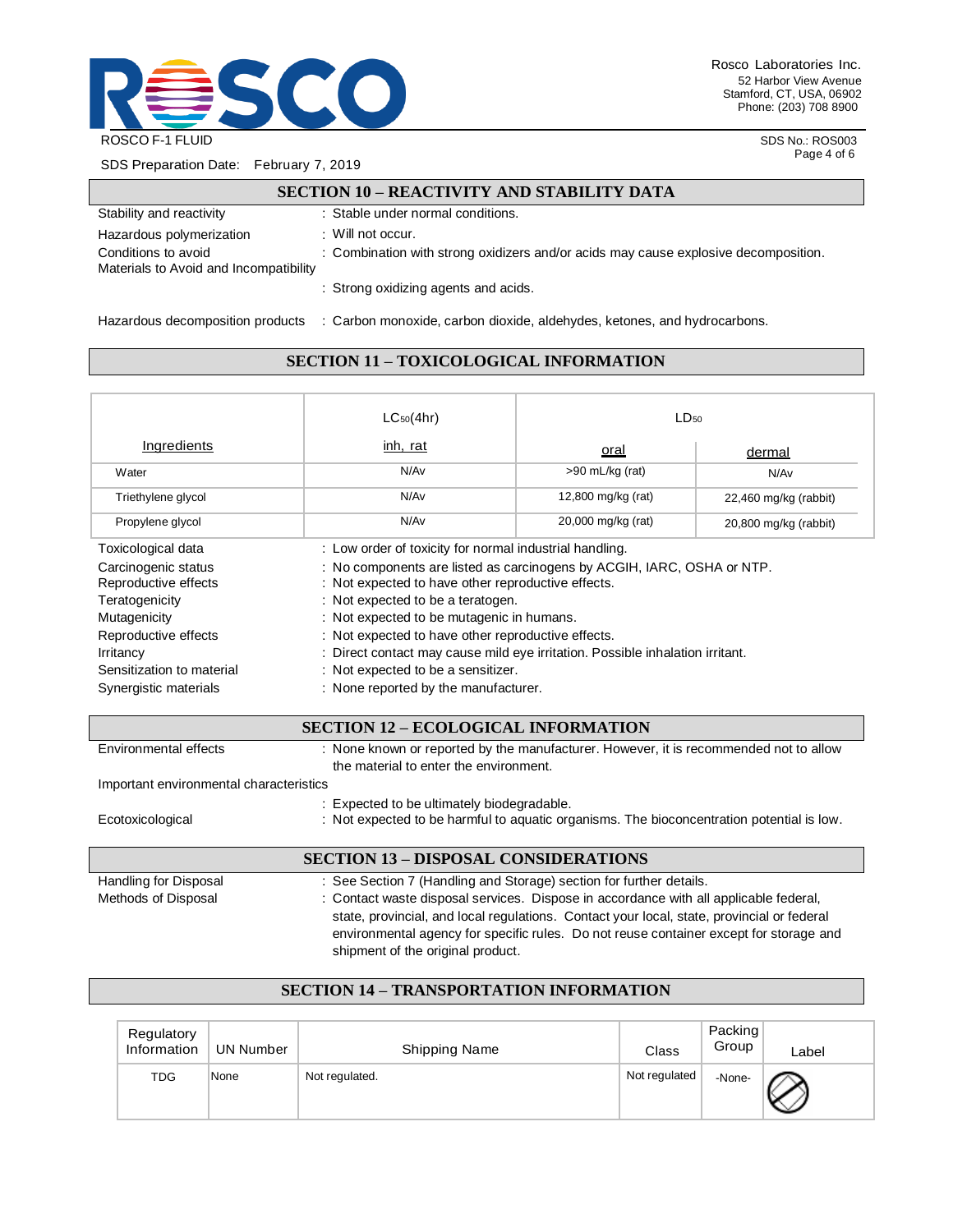

SDS No.: ROS003 Page 5 of 6

#### SDS Preparation Date: February 7, 2019

| <b>TDG</b><br>Additional<br>information       | None. |                |               |        |  |
|-----------------------------------------------|-------|----------------|---------------|--------|--|
| 49CFR/DOT                                     | None  | Not regulated. | Not regulated | -None- |  |
| 49CFR/DOT<br>Additional<br>information        | None. |                |               |        |  |
| <b>ICAO/IATA</b>                              | None  | Not regulated. | Not regulated | -None- |  |
| <b>ICAO/IATA</b><br>Additional<br>information | None. |                |               |        |  |
| <b>IMDG</b>                                   | None  | Not regulated. | Not regulated | -None- |  |
| <b>IMDG</b><br>Additional<br>information      | None. |                |               |        |  |

# **SECTION 15 – REGULATORY INFORMATION**

US Federal Information:

TSCA: All listed ingredients appear on the Toxic Substances Control Act (TSCA) inventory.

SARA Section 313: This material is not subject to SARA notification requirements, since it does not contain any Toxic Chemical Constituents above de minimus concentrations.

#### US State Right to Know Laws:

California Proposition 65: To the best of our knowledge, this product does not contain any chemicals known to the State of California to cause cancer or reproductive harm.

#### Canadian Regulations:

Canadian Environmental Protection Act (CEPA) information: All ingredients listed appear on the Domestic Substances List (DSL).

Canadian WHMIS Classification: Class D2B (Materials Causing Other Toxic Effects, Toxic Material) This product has been classified according to the hazard criteria of the CPR and the SDS contains all of the information required by the CPR.

# **SECTION 16 – OTHER INFORMATION**

| Legend     | : ACGIH: American Conference of Governmental Industrial Hygienists<br>IARC: International Agency for Research on Cancer<br>N/Ap: not applicable<br>N/Av: not available<br>NIOSH: National Institute of Occupational Safety and Health<br>NTP: National Toxicology Program<br><b>OSHA: Occupational Safety and Health Administration</b> |
|------------|-----------------------------------------------------------------------------------------------------------------------------------------------------------------------------------------------------------------------------------------------------------------------------------------------------------------------------------------|
| References | : Information obtained from sources including original supplier's Safety Data<br>Sheet, and reference including RTECS and CCOHS Cheminfo.                                                                                                                                                                                               |